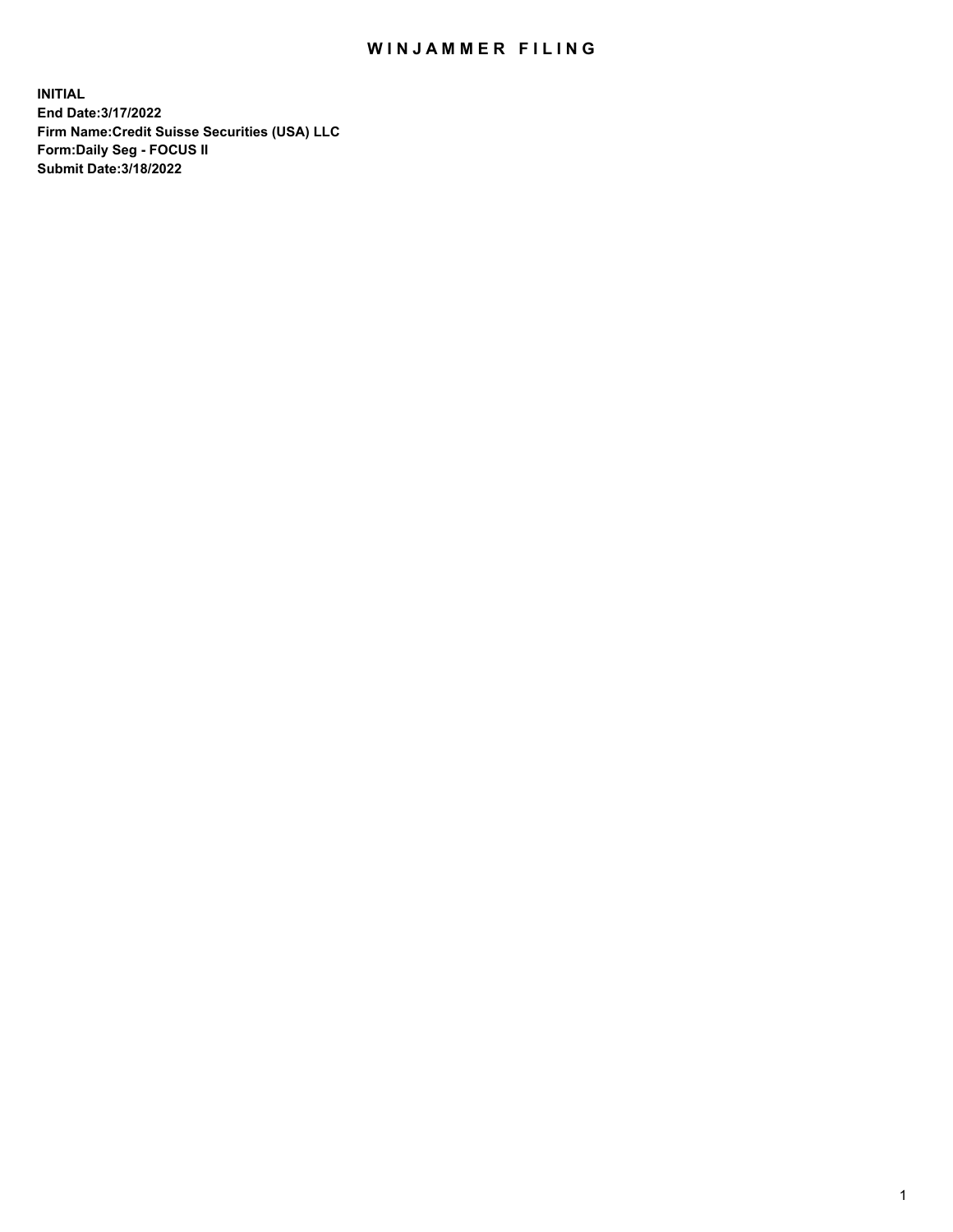**INITIAL End Date:3/17/2022** 

## **Firm Name:Credit Suisse Securities (USA) LLC Form:Daily Seg - FOCUS II Submit Date:3/18/2022**

## **Daily Segregation - Cover Page**

| Name of Company                                                                                                                                                                                                                                                                                                                | <b>Credit Suisse Securities (USA)</b><br><b>LLC</b>                |
|--------------------------------------------------------------------------------------------------------------------------------------------------------------------------------------------------------------------------------------------------------------------------------------------------------------------------------|--------------------------------------------------------------------|
| <b>Contact Name</b>                                                                                                                                                                                                                                                                                                            | <b>Alexander Baptiste</b>                                          |
| <b>Contact Phone Number</b>                                                                                                                                                                                                                                                                                                    | 919-994-6223                                                       |
| <b>Contact Email Address</b>                                                                                                                                                                                                                                                                                                   | alexander.baptiste@credit-suiss<br>e.com                           |
| FCM's Customer Segregated Funds Residual Interest Target (choose one):<br>a. Minimum dollar amount: ; or<br>b. Minimum percentage of customer segregated funds required:% ; or<br>c. Dollar amount range between: and; or<br>d. Percentage range of customer segregated funds required between:% and%.                         | $\frac{0}{\frac{5}{0}}$<br>0 <sub>0</sub>                          |
| FCM's Customer Secured Amount Funds Residual Interest Target (choose one):<br>a. Minimum dollar amount: ; or<br>b. Minimum percentage of customer secured funds required:%; or<br>c. Dollar amount range between: and; or<br>d. Percentage range of customer secured funds required between:% and%.                            | $\frac{0}{5}$<br>$\underline{0}$ $\underline{0}$<br>0 <sub>0</sub> |
| FCM's Cleared Swaps Customer Collateral Residual Interest Target (choose one):<br>a. Minimum dollar amount: ; or<br>b. Minimum percentage of cleared swaps customer collateral required:% ; or<br>c. Dollar amount range between: and; or<br>d. Percentage range of cleared swaps customer collateral required between:% and%. | $\frac{0}{5}$<br>0 <sub>0</sub><br>0 <sub>0</sub>                  |

Attach supporting documents CH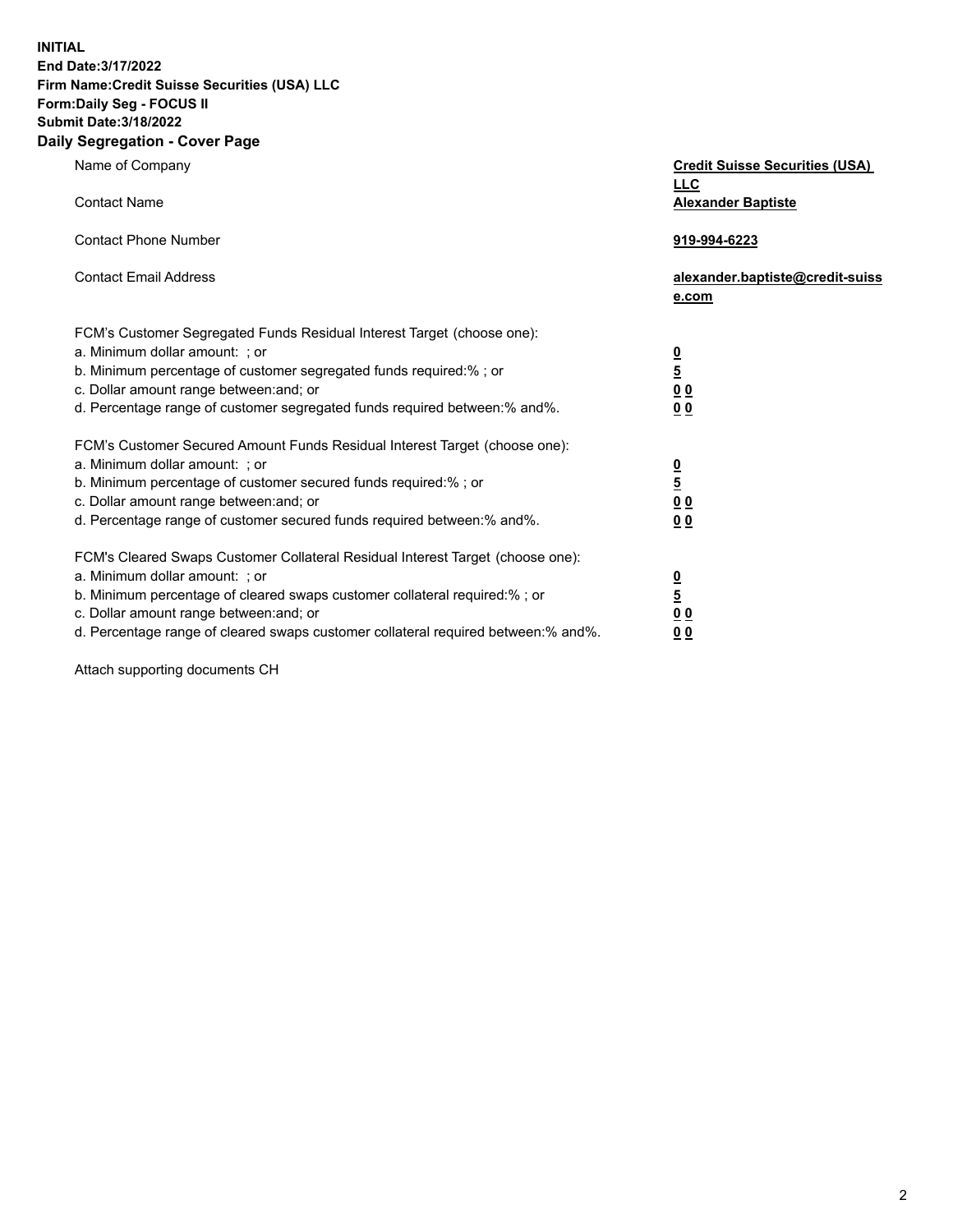**INITIAL End Date:3/17/2022 Firm Name:Credit Suisse Securities (USA) LLC Form:Daily Seg - FOCUS II Submit Date:3/18/2022** 

## **Daily Segregation - Secured Amounts**

|     | Foreign Futures and Foreign Options Secured Amounts                                                                       |                                   |
|-----|---------------------------------------------------------------------------------------------------------------------------|-----------------------------------|
|     | Amount required to be set aside pursuant to law, rule or regulation of a foreign                                          | $0$ [7305]                        |
|     | government or a rule of a self-regulatory organization authorized thereunder                                              |                                   |
| 1.  | Net ledger balance - Foreign Futures and Foreign Option Trading - All Customers                                           |                                   |
|     | A. Cash                                                                                                                   | 3,082,098,634 [7315]              |
|     | B. Securities (at market)                                                                                                 | 92,168,896 [7317]                 |
| 2.  | Net unrealized profit (loss) in open futures contracts traded on a foreign board of trade                                 | -993,132,685 [7325]               |
| 3.  | Exchange traded options                                                                                                   |                                   |
|     | a. Market value of open option contracts purchased on a foreign board of trade                                            | 12,581,809 [7335]                 |
|     | b. Market value of open contracts granted (sold) on a foreign board of trade                                              | $-2,372,642$ [7337]               |
| 4.  | Net equity (deficit) (add lines 1. 2. and 3.)                                                                             | 2,191,344,012 [7345]              |
| 5.  | Account liquidating to a deficit and account with a debit balances - gross amount                                         | 200,970,403 [7351]                |
|     | Less: amount offset by customer owned securities                                                                          | -199,973,258 [7352]997,145 [7354] |
| 6.  | Amount required to be set aside as the secured amount - Net Liquidating Equity                                            | 2,192,341,157 [7355]              |
| 7.  | Method (add lines 4 and 5)<br>Greater of amount required to be set aside pursuant to foreign jurisdiction (above) or line |                                   |
|     | 6.                                                                                                                        | 2,192,341,157 [7360]              |
|     | FUNDS DEPOSITED IN SEPARATE REGULATION 30.7 ACCOUNTS                                                                      |                                   |
| 1.  | Cash in banks                                                                                                             |                                   |
|     | A. Banks located in the United States                                                                                     | 17,115,285 [7500]                 |
|     | B. Other banks qualified under Regulation 30.7                                                                            | 785,149,498 [7520]802,264,783     |
|     |                                                                                                                           | [7530]                            |
| 2.  | Securities                                                                                                                |                                   |
|     | A. In safekeeping with banks located in the United States                                                                 | 92,168,896 [7540]                 |
|     | B. In safekeeping with other banks qualified under Regulation 30.7                                                        | 0 [7560]92,168,896 [7570]         |
| 3.  | Equities with registered futures commission merchants                                                                     |                                   |
|     | A. Cash                                                                                                                   | $0$ [7580]                        |
|     | <b>B.</b> Securities                                                                                                      | $0$ [7590]                        |
|     | C. Unrealized gain (loss) on open futures contracts                                                                       | $0$ [7600]                        |
|     | D. Value of long option contracts                                                                                         | $0$ [7610]                        |
|     | E. Value of short option contracts                                                                                        | 0 [7615]0 [7620]                  |
| 4.  | Amounts held by clearing organizations of foreign boards of trade                                                         |                                   |
|     | A. Cash                                                                                                                   | $0$ [7640]                        |
|     | <b>B.</b> Securities                                                                                                      | $0$ [7650]                        |
|     | C. Amount due to (from) clearing organization - daily variation                                                           | $0$ [7660]                        |
|     | D. Value of long option contracts                                                                                         | $0$ [7670]                        |
|     | E. Value of short option contracts                                                                                        | 0 [7675]0 [7680]                  |
| 5.  | Amounts held by members of foreign boards of trade                                                                        |                                   |
|     | A. Cash                                                                                                                   | 3,057,111,241 [7700]              |
|     | <b>B.</b> Securities                                                                                                      | $0$ [7710]                        |
|     | C. Unrealized gain (loss) on open futures contracts                                                                       | $-1,083,724,058$ [7720]           |
|     | D. Value of long option contracts                                                                                         | 12,581,809 [7730]                 |
|     | E. Value of short option contracts                                                                                        | -2,372,642 [7735]1,983,596,350    |
|     |                                                                                                                           | [7740]                            |
| 6.  | Amounts with other depositories designated by a foreign board of trade                                                    | $0$ [7760]                        |
| 7.  | Segregated funds on hand                                                                                                  | $0$ [7765]                        |
| 8.  | Total funds in separate section 30.7 accounts                                                                             | 2,878,030,029 [7770]              |
| 9.  | Excess (deficiency) Set Aside for Secured Amount (subtract line 7 Secured Statement<br>Page 1 from Line 8)                | 685,688,872 [7380]                |
| 10. | Management Target Amount for Excess funds in separate section 30.7 accounts                                               | 109,617,058 [7780]                |
| 11. | Excess (deficiency) funds in separate 30.7 accounts over (under) Management Target                                        | 576,071,814 [7785]                |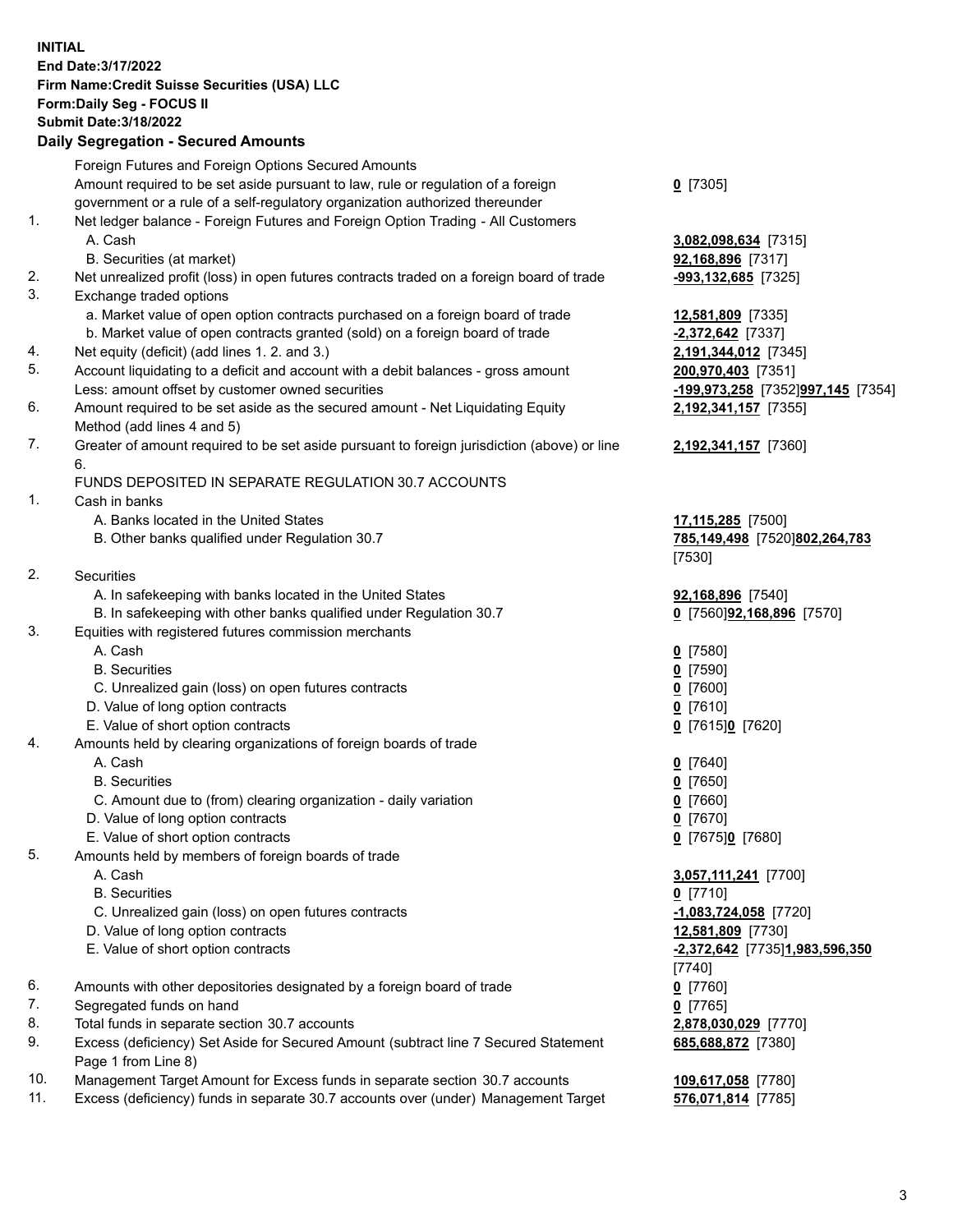15. Management Target Amount for Excess funds in segregation **87,181,635** [7194] 16. Excess (deficiency) funds in segregation over (under) Management Target Amount **89,205,553** [7198] **INITIAL End Date:3/17/2022 Firm Name:Credit Suisse Securities (USA) LLC Form:Daily Seg - FOCUS II Submit Date:3/18/2022 Daily Segregation - Segregation Statement**  SEGREGATION REQUIREMENTS(Section 4d(2) of the CEAct) 1. Net ledger balance A. Cash **1,194,012,718** [7010] B. Securities (at market) **561,885,740** [7020] 2. Net unrealized profit (loss) in open futures contracts traded on a contract market **-44,069,468** [7030] 3. Exchange traded options A. Add market value of open option contracts purchased on a contract market **108,912,376** [7032] B. Deduct market value of open option contracts granted (sold) on a contract market **-77,175,799** [7033] 4. Net equity (deficit) (add lines 1, 2 and 3) **1,743,565,567** [7040] 5. Accounts liquidating to a deficit and accounts with debit balances - gross amount **14,186,153** [7045] Less: amount offset by customer securities **and the securities <b>-14,119,028** [7047] **67,125** [7050] 6. Amount required to be segregated (add lines 4 and 5) **1,743,632,692** [7060] FUNDS IN SEGREGATED ACCOUNTS 7. Deposited in segregated funds bank accounts A. Cash **301,412,230** [7070] B. Securities representing investments of customers' funds (at market) **0** [7080] C. Securities held for particular customers or option customers in lieu of cash (at **431,530,267** [7090] market) 8. Margins on deposit with derivatives clearing organizations of contract markets A. Cash **1,034,696,233** [7100] B. Securities representing investments of customers' funds (at market) **0** [7110] C. Securities held for particular customers or option customers in lieu of cash (at **130,355,473** [7120] market) 9. Net settlement from (to) derivatives clearing organizations of contract markets **-9,866,653** [7130] 10. Exchange traded options A. Value of open long option contracts **108,912,376** [7132] B. Value of open short option contracts **-77,175,799** [7133] 11. Net equities with other FCMs A. Net liquidating equity **155,753** [7140] B. Securities representing investments of customers' funds (at market) **0** [7160] C. Securities held for particular customers or option customers in lieu of cash (at **0** [7170] market) 12. Segregated funds on hand **0** [7150] 13. Total amount in segregation (add lines 7 through 12) **1,920,019,880** [7180] 14. Excess (deficiency) funds in segregation (subtract line 6 from line 13) **176,387,188** [7190]

Excess